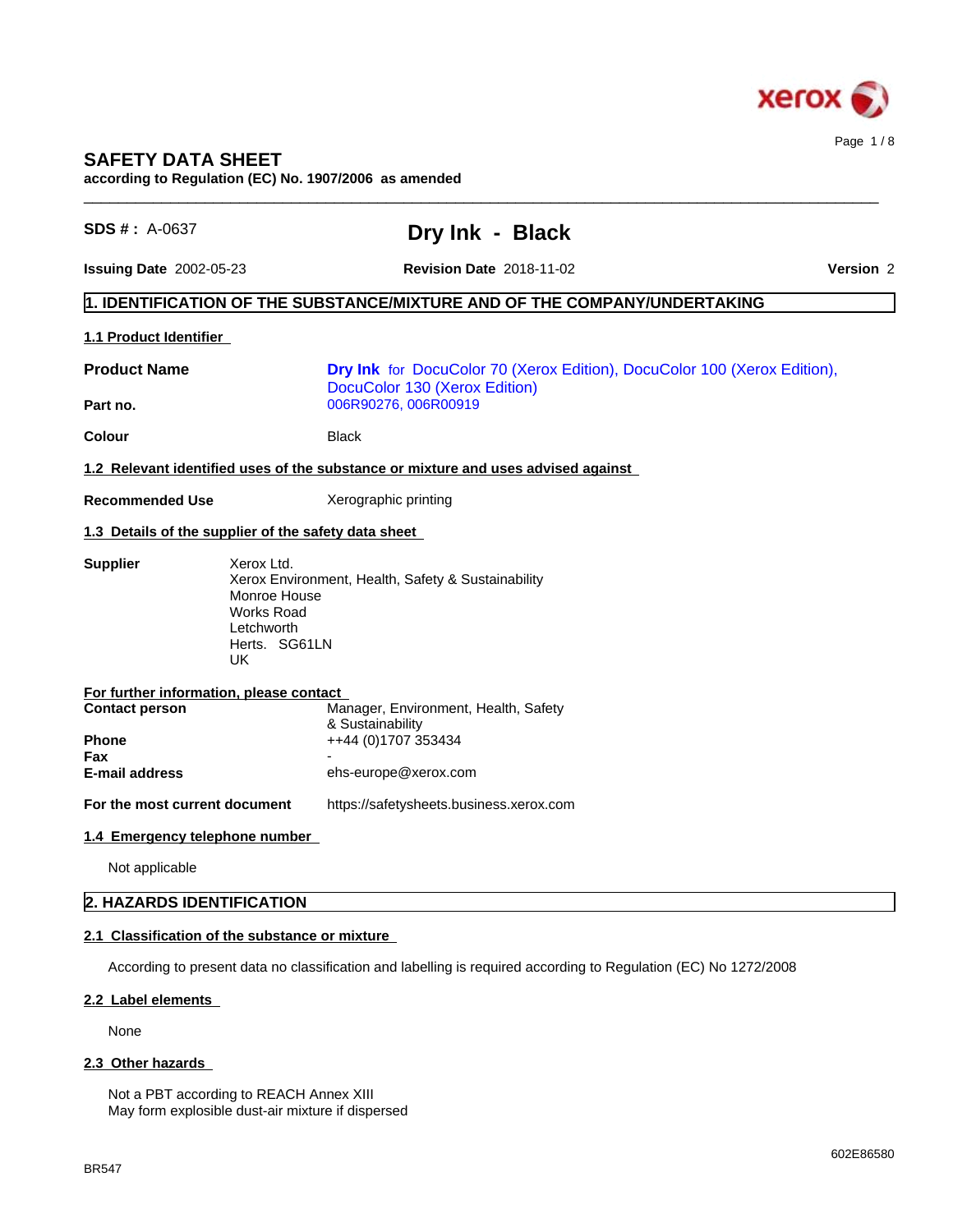

 $\_$  ,  $\_$  ,  $\_$  ,  $\_$  ,  $\_$  ,  $\_$  ,  $\_$  ,  $\_$  ,  $\_$  ,  $\_$  ,  $\_$  ,  $\_$  ,  $\_$  ,  $\_$  ,  $\_$  ,  $\_$  ,  $\_$  ,  $\_$  ,  $\_$  ,  $\_$  ,  $\_$  ,  $\_$  ,  $\_$  ,  $\_$  ,  $\_$  ,  $\_$  ,  $\_$  ,  $\_$  ,  $\_$  ,  $\_$  ,  $\_$  ,  $\_$  ,  $\_$  ,  $\_$  ,  $\_$  ,  $\_$  ,  $\_$  ,

 $\_$  ,  $\_$  ,  $\_$  ,  $\_$  ,  $\_$  ,  $\_$  ,  $\_$  ,  $\_$  ,  $\_$  ,  $\_$  ,  $\_$  ,  $\_$  ,  $\_$  ,  $\_$  ,  $\_$  ,  $\_$  ,  $\_$  ,  $\_$  ,  $\_$  ,  $\_$  ,  $\_$  ,  $\_$  ,  $\_$  ,  $\_$  ,  $\_$  ,  $\_$  ,  $\_$  ,  $\_$  ,  $\_$  ,  $\_$  ,  $\_$  ,  $\_$  ,  $\_$  ,  $\_$  ,  $\_$  ,  $\_$  ,  $\_$  ,

**Issuing Date** 2002-05-23 **Revision Date** 2018-11-02 **Version** 2

# **3. COMPOSITION/INFORMATION ON INGREDIENTS**

#### **3.2 Mixtures**

| <b>Chemical Name</b> | Weight % | CAS No.    | <b>EC-No</b> | Classification (Reg.<br>1272/2008) | Hazard<br><b>Statements</b> | <b>REACH Registration</b><br><b>Number</b> |
|----------------------|----------|------------|--------------|------------------------------------|-----------------------------|--------------------------------------------|
| Polvester resin      | 90-98    | 39382-25-7 | Not listed   | $- -$                              | $- -$                       | $\sim$                                     |
| Carbon black         |          | 1333-86-4  | 215-609-9    | $- -$                              | $- -$                       | 01-2119384822-32-0065                      |
| Titanium dioxide     |          | 13463-67-7 | 236-675-5    | $- -$                              | $- -$                       | $\sim$ $\sim$                              |

#### **Note**

"--" indicates no classification or hazard statements apply. Where no REACH registration number is listed, it is considered confidential to the Only Representative. Components marked as "Not Listed" are exempt from registration.

# **4. FIRST AID MEASURES**

#### **4.1 Description of first aid measures**

| <b>General advice</b>                                   | For external use only. When symptoms persist or in all cases of doubt seek medical advice.<br>Show this safety data sheet to the doctor in attendance. |
|---------------------------------------------------------|--------------------------------------------------------------------------------------------------------------------------------------------------------|
| Eye contact                                             | Immediately flush with plenty of water. After initial flushing, remove any contact lenses and<br>continue flushing for at least 15 minutes             |
| <b>Skin contact</b>                                     | Wash skin with soap and water                                                                                                                          |
| <b>Inhalation</b>                                       | Move to fresh air                                                                                                                                      |
| Ingestion                                               | Rinse mouth with water and afterwards drink plenty of water or milk                                                                                    |
| Acute toxicity                                          | 4.2 Most important symptoms and effects, both acute and delayed                                                                                        |
| <b>Eyes</b>                                             | No known effect                                                                                                                                        |
| <b>Skin</b>                                             | No known effect                                                                                                                                        |
| <b>Inhalation</b>                                       | No known effect                                                                                                                                        |
| Ingestion                                               | No known effect                                                                                                                                        |
| Chronic effects                                         |                                                                                                                                                        |
| <b>Chronic toxicity</b>                                 | No known effects under normal use conditions                                                                                                           |
| Main symptoms                                           | Overexposure may cause:                                                                                                                                |
|                                                         | mild respiratory irritation similar to nuisance dust.                                                                                                  |
|                                                         | 4.3 Indication of immediate medical attention and special treatment needed                                                                             |
| <b>Protection of first-aiders</b><br>Notes to physician | No special protective equipment required<br>Treat symptomatically                                                                                      |
|                                                         |                                                                                                                                                        |

# **5. FIREFIGHTING MEASURES**

#### **5.1 Extinguishing media**

**Suitable extinguishing media** Use water spray or fog; do not use straight streams, Foam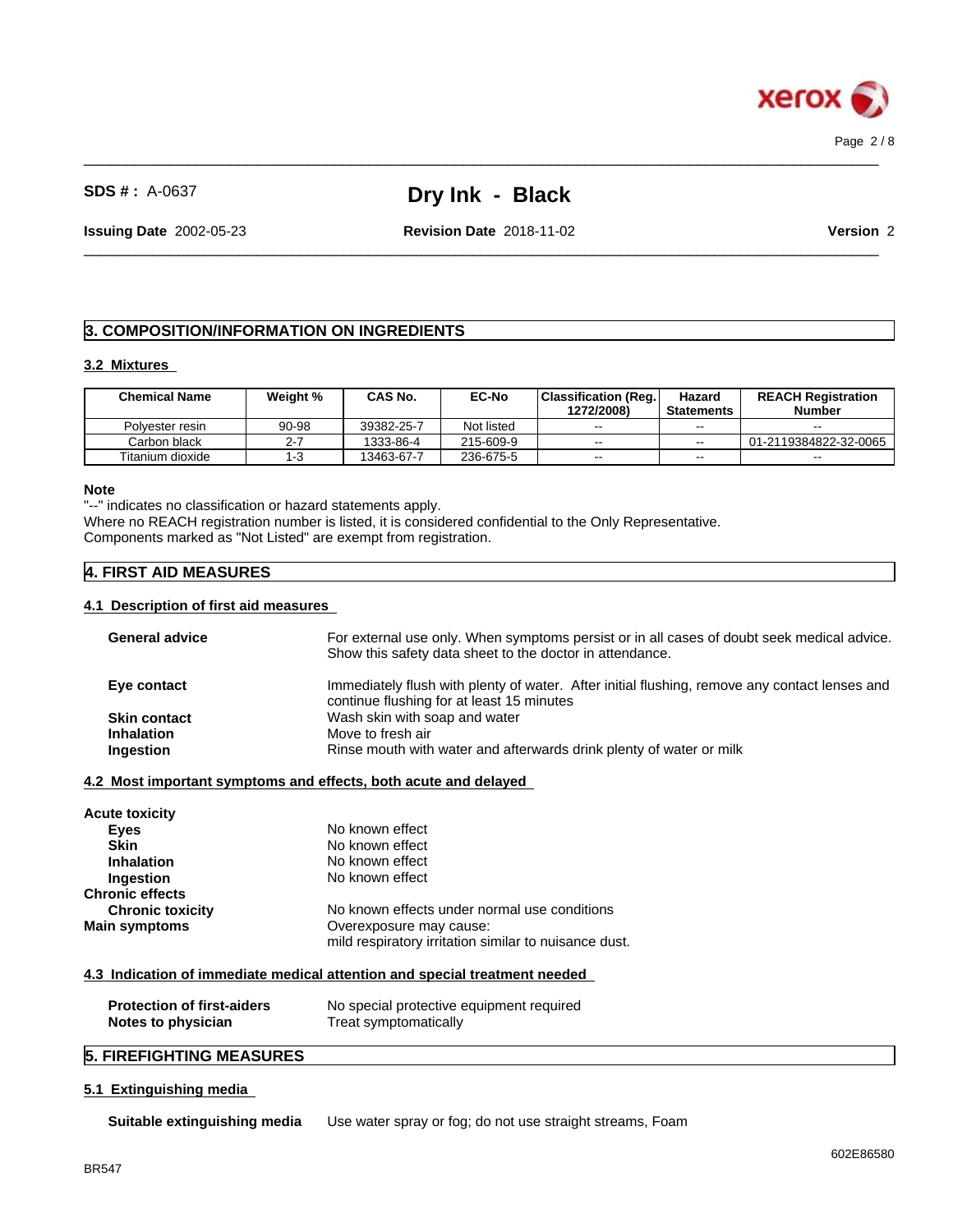

 $\_$  ,  $\_$  ,  $\_$  ,  $\_$  ,  $\_$  ,  $\_$  ,  $\_$  ,  $\_$  ,  $\_$  ,  $\_$  ,  $\_$  ,  $\_$  ,  $\_$  ,  $\_$  ,  $\_$  ,  $\_$  ,  $\_$  ,  $\_$  ,  $\_$  ,  $\_$  ,  $\_$  ,  $\_$  ,  $\_$  ,  $\_$  ,  $\_$  ,  $\_$  ,  $\_$  ,  $\_$  ,  $\_$  ,  $\_$  ,  $\_$  ,  $\_$  ,  $\_$  ,  $\_$  ,  $\_$  ,  $\_$  ,  $\_$  ,

**Issuing Date** 2002-05-23 **Revision Date** 2018-11-02 **Version** 2

 $\_$  ,  $\_$  ,  $\_$  ,  $\_$  ,  $\_$  ,  $\_$  ,  $\_$  ,  $\_$  ,  $\_$  ,  $\_$  ,  $\_$  ,  $\_$  ,  $\_$  ,  $\_$  ,  $\_$  ,  $\_$  ,  $\_$  ,  $\_$  ,  $\_$  ,  $\_$  ,  $\_$  ,  $\_$  ,  $\_$  ,  $\_$  ,  $\_$  ,  $\_$  ,  $\_$  ,  $\_$  ,  $\_$  ,  $\_$  ,  $\_$  ,  $\_$  ,  $\_$  ,  $\_$  ,  $\_$  ,  $\_$  ,  $\_$  ,

**Unsuitable extinguishing media** Do not use a solid water stream as it may scatterand spread fire

#### **5.2 Special hazards arising from the substance or mixture**

**Hazardous combustion products**Hazardous decomposition products due to incomplete combustion, Carbon oxides, Nitrogen oxides (NOx)

Fine dust dispersed in air, in sufficient concentrations, and in the presence of an ignition source is a potential dust explosion hazard

#### **5.3 Advice for fire-fighters**

In the event of fire and/or explosion do not breathe fumes. Wear fire/flame resistant/retardant clothing. Use self-contained pressure-demand breathing apparatus if needed to prevent exposure to smoke or airborne toxins. Wear self-contained breathing apparatus and protective suit.

#### **Other information**

| <b>Flammability</b> | Not flammable  |
|---------------------|----------------|
| <b>Flash point</b>  | Not applicable |

## **6. ACCIDENTAL RELEASE MEASURES**

#### **6.1 Personal precautions, protective equipment and emergency procedures**

Avoid breathing dust

#### **6.2 Environmental precautions**

No special environmental precautions required

#### **6.3 Methods and material for containment and cleaning up**

**Methods for containment** Prevent dust cloud **Methods for cleaning up** Use a vacuum cleaner to remove excess, then wash with COLD water. Hot water fuses the toner making it difficult to remove

#### **6.4 Reference to other sections**

The environmental impact of this product has not been fully investigated However, this preparation is not expected to present significant adverse environmental effects.

### **7. HANDLING AND STORAGE**

#### **7.1 Precautions for safe handling**

Handle in accordance with good industrial hygiene and safety practice, Avoid dust accumulation in enclosed space, Prevent dust cloud

**Hygiene measures** None under normal use conditions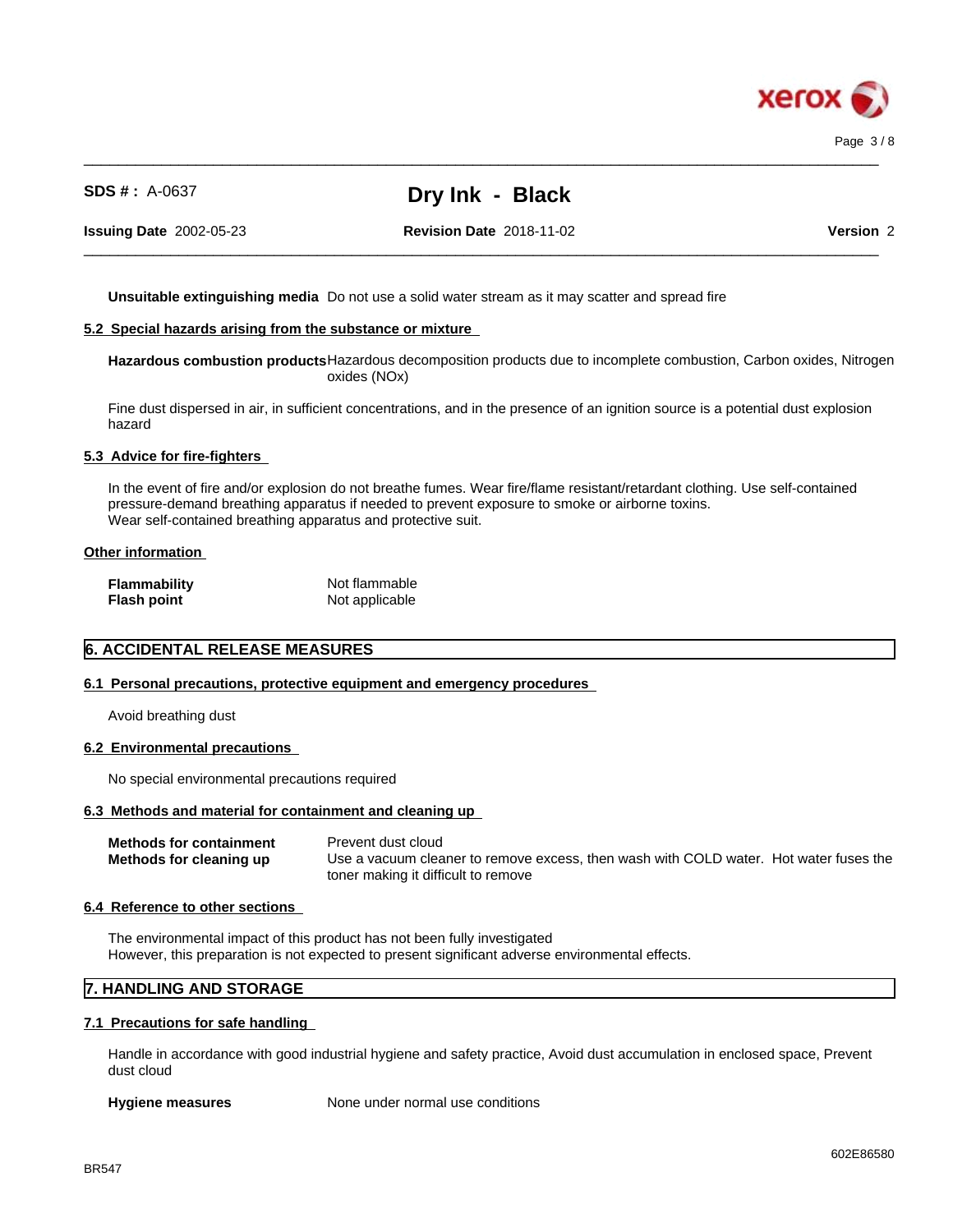

| <b>SDS #</b> : $A-0637$                                                                                                                     | Dry Ink - Black                                                                                                                                                                                              |           |
|---------------------------------------------------------------------------------------------------------------------------------------------|--------------------------------------------------------------------------------------------------------------------------------------------------------------------------------------------------------------|-----------|
| <b>Issuing Date 2002-05-23</b>                                                                                                              | <b>Revision Date 2018-11-02</b>                                                                                                                                                                              | Version 2 |
| 7.2 Conditions for safe storage, including any incompatibilities                                                                            |                                                                                                                                                                                                              |           |
|                                                                                                                                             | Keep container tightly closed in a dry and well-ventilated place, Store at room temperature                                                                                                                  |           |
| 7.3 Specific end uses                                                                                                                       |                                                                                                                                                                                                              |           |
| Xerographic printing                                                                                                                        |                                                                                                                                                                                                              |           |
| 8. EXPOSURE CONTROLS/PERSONAL PROTECTION                                                                                                    |                                                                                                                                                                                                              |           |
| 8.1 Control parameters                                                                                                                      |                                                                                                                                                                                                              |           |
| <b>Xerox Exposure Limit</b><br><b>Xerox Exposure Limit</b>                                                                                  | $2.5 \text{ mg/m}^3$ (total dust)<br>$0.4 \text{ mg/m}^3$ (respirable dust)                                                                                                                                  |           |
| 8.2 Exposure controls                                                                                                                       |                                                                                                                                                                                                              |           |
| <b>Engineering measures</b>                                                                                                                 | None under normal use conditions                                                                                                                                                                             |           |
| Personal protective equipment                                                                                                               |                                                                                                                                                                                                              |           |
| <b>Eye/face protection</b><br><b>Hand protection</b><br>Skin and body protection<br><b>Respiratory protection</b><br><b>Thermal hazards</b> | No special protective equipment required<br>No special protective equipment required<br>No special protective equipment required<br>No special protective equipment required<br>None under normal processing |           |
| <b>Environmental Exposure Controls</b>                                                                                                      | Keep out of drains, sewers, ditches and waterways                                                                                                                                                            |           |

 $\_$  ,  $\_$  ,  $\_$  ,  $\_$  ,  $\_$  ,  $\_$  ,  $\_$  ,  $\_$  ,  $\_$  ,  $\_$  ,  $\_$  ,  $\_$  ,  $\_$  ,  $\_$  ,  $\_$  ,  $\_$  ,  $\_$  ,  $\_$  ,  $\_$  ,  $\_$  ,  $\_$  ,  $\_$  ,  $\_$  ,  $\_$  ,  $\_$  ,  $\_$  ,  $\_$  ,  $\_$  ,  $\_$  ,  $\_$  ,  $\_$  ,  $\_$  ,  $\_$  ,  $\_$  ,  $\_$  ,  $\_$  ,  $\_$  ,

# **9. PHYSICAL AND CHEMICAL PROPERTIES**

# **9.1 Information on basic physical and chemical properties**

| Appearance<br><b>Physical state</b><br><b>Colour</b>                                                                           | Powder<br>Solid<br><b>Black</b>                                              | <b>Odour</b><br><b>Odour threshold</b><br>рH | Faint<br>Not applicable<br>Not applicable |
|--------------------------------------------------------------------------------------------------------------------------------|------------------------------------------------------------------------------|----------------------------------------------|-------------------------------------------|
| <b>Flash point</b>                                                                                                             | Not applicable                                                               |                                              |                                           |
| Boiling point/boiling range<br><b>Softening point</b>                                                                          | Not applicable<br>49 - 60 °C                                                 | 120 - 140 °F                                 |                                           |
| <b>Evaporation rate</b><br><b>Flammability</b><br><b>Flammability Limits in Air</b>                                            | Not applicable<br>Not flammable<br>Not applicable                            |                                              |                                           |
| <b>Explosive Limits</b>                                                                                                        | No data available                                                            |                                              |                                           |
| Vapour pressure<br><b>Vapour density</b><br><b>Specific gravity</b><br><b>Water solubility</b><br><b>Partition coefficient</b> | Not applicable<br>Not applicable<br>$\sim$ 1<br>Negligible<br>Not applicable |                                              |                                           |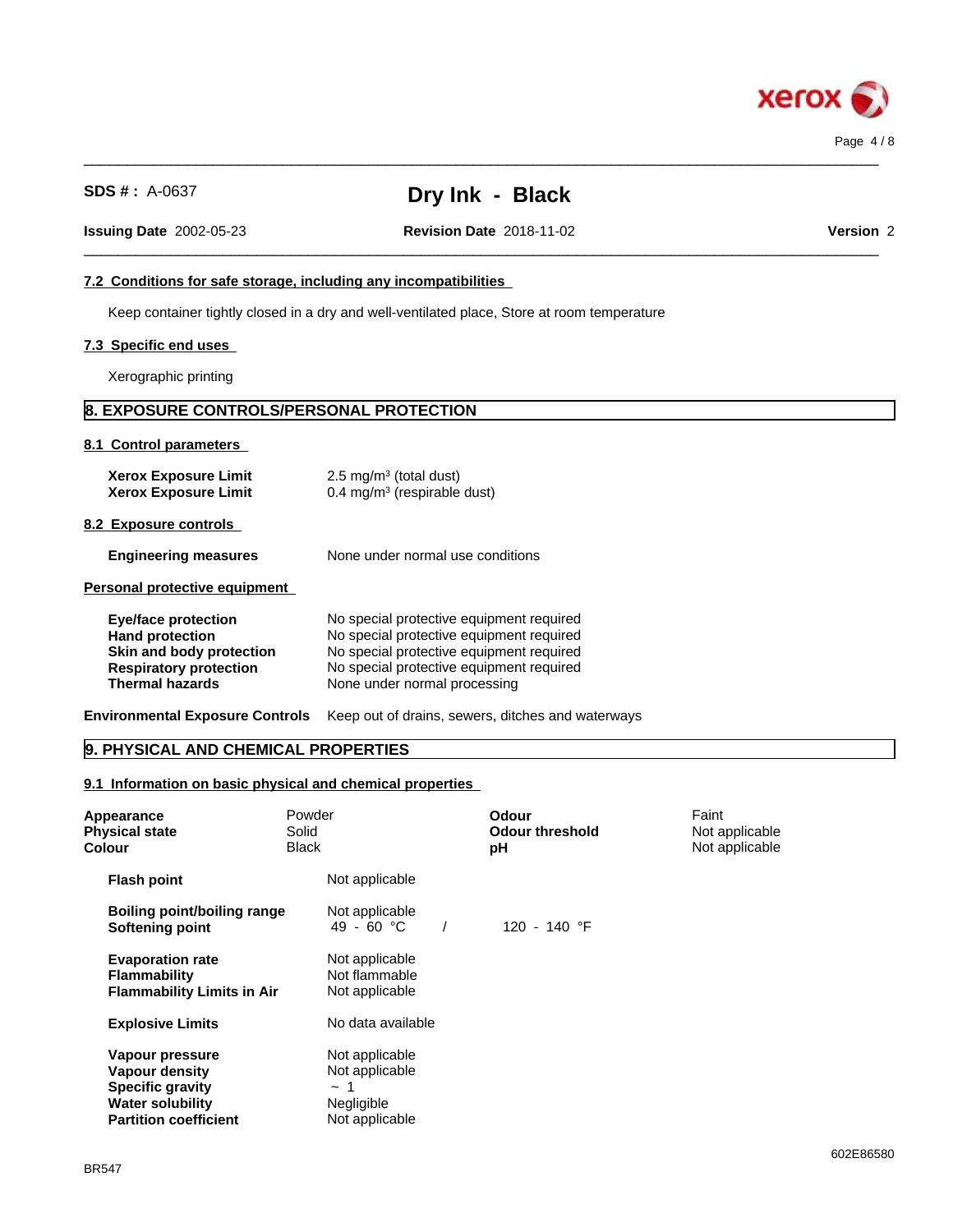

| <b>SDS #</b> : $A-0637$                                                                 | Dry Ink - Black                                                                              |           |
|-----------------------------------------------------------------------------------------|----------------------------------------------------------------------------------------------|-----------|
| <b>Issuing Date 2002-05-23</b>                                                          | <b>Revision Date 2018-11-02</b>                                                              | Version 2 |
| <b>Autoignition temperature</b><br><b>Decomposition temperature</b><br><b>Viscosity</b> | Not applicable<br>Not determined<br>Not applicable                                           |           |
| <b>Explosive properties</b>                                                             | Fine dust dispersed in air, in sufficient concentrations, and in the presence of an ignition |           |
| <b>Oxidising properties</b>                                                             | source is a potential dust explosion hazard<br>Not applicable                                |           |
| 9.2 Other information                                                                   |                                                                                              |           |
| None                                                                                    |                                                                                              |           |
| 10. STABILITY AND REACTIVITY                                                            |                                                                                              |           |

 $\_$  ,  $\_$  ,  $\_$  ,  $\_$  ,  $\_$  ,  $\_$  ,  $\_$  ,  $\_$  ,  $\_$  ,  $\_$  ,  $\_$  ,  $\_$  ,  $\_$  ,  $\_$  ,  $\_$  ,  $\_$  ,  $\_$  ,  $\_$  ,  $\_$  ,  $\_$  ,  $\_$  ,  $\_$  ,  $\_$  ,  $\_$  ,  $\_$  ,  $\_$  ,  $\_$  ,  $\_$  ,  $\_$  ,  $\_$  ,  $\_$  ,  $\_$  ,  $\_$  ,  $\_$  ,  $\_$  ,  $\_$  ,  $\_$  ,

# **10.1 Reactivity**

No dangerous reaction known under conditions of normal use

### **10.2 Chemical stability**

Stable under normal conditions

#### **10.3 Possibility of hazardous reactions**

| <b>Hazardous reactions</b> | None under normal processing            |
|----------------------------|-----------------------------------------|
| Hazardous polymerisation   | Hazardous polymerisation does not occur |

#### **10.4 Conditions to avoid**

Prevent dust cloud, Fine dust dispersed in air, in sufficient concentrations, and in the presence of an ignition source is a potential dust explosion hazard

#### **10.5 Incompatible Materials**

None

#### **10.6 Hazardous decomposition products**

None under normal use

### **11. TOXICOLOGICAL INFORMATION**

*The toxicity data noted below is based on the test results of similar reprographic materials.*

#### **11.1 Information on toxicologicaleffects**

#### **Acute toxicity**

| Product Information    |                                       |
|------------------------|---------------------------------------|
| <b>Irritation</b>      | No skin irritation, No eye irritation |
| Oral LD50              | $> 5$ g/kg (rat)                      |
| Dermal LD50            | $> 5$ g/kg (rabbit)                   |
| <b>LC50 Inhalation</b> | $> 5$ mg/L (rat, 4 hr)                |
|                        |                                       |

### **Chronic toxicity**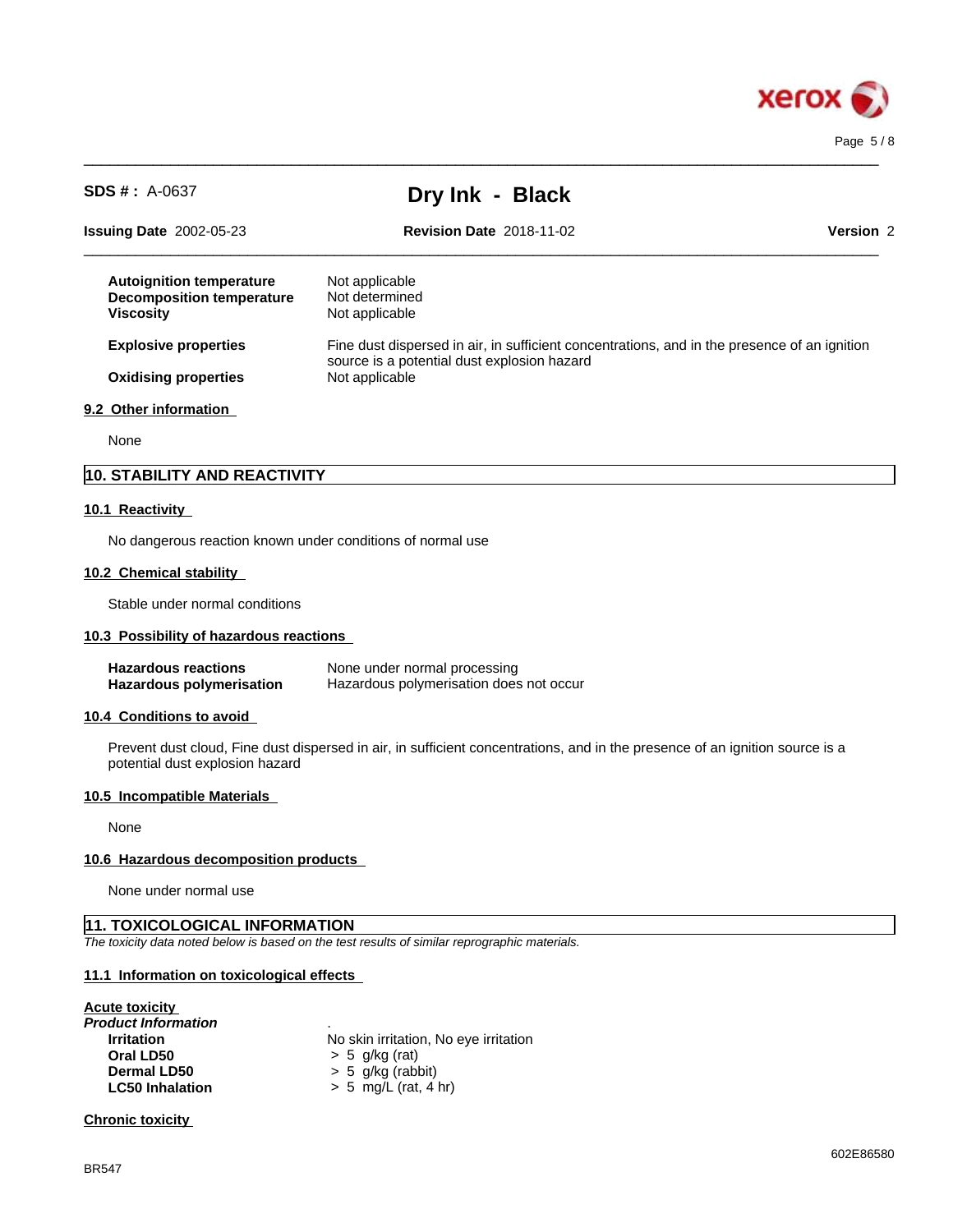

| $SDS # : A-0637$                                                                             | Dry Ink - Black                                                                                                                                                                                                                                                                                                                                                                                                                                                                                                                                                                                                                                                                                                                                                                                                                                                                                                                                                                                                                                                                                                                                                                                                                                                                                                                            |           |
|----------------------------------------------------------------------------------------------|--------------------------------------------------------------------------------------------------------------------------------------------------------------------------------------------------------------------------------------------------------------------------------------------------------------------------------------------------------------------------------------------------------------------------------------------------------------------------------------------------------------------------------------------------------------------------------------------------------------------------------------------------------------------------------------------------------------------------------------------------------------------------------------------------------------------------------------------------------------------------------------------------------------------------------------------------------------------------------------------------------------------------------------------------------------------------------------------------------------------------------------------------------------------------------------------------------------------------------------------------------------------------------------------------------------------------------------------|-----------|
| <b>Issuing Date 2002-05-23</b>                                                               | <b>Revision Date 2018-11-02</b>                                                                                                                                                                                                                                                                                                                                                                                                                                                                                                                                                                                                                                                                                                                                                                                                                                                                                                                                                                                                                                                                                                                                                                                                                                                                                                            | Version 2 |
| Product Information<br><b>Chronic effects</b><br>Carcinogenicity<br><b>Other information</b> | No known effects under normal use conditions<br>See "Other Information" in this section.<br>The IARC (International Agency for Research on Cancer) has listed carbon black as<br>"possibly carcinogenic to humans". However, Xerox has concluded that the presence of<br>carbon black in this mixture does not present a health hazard. The IARC classification is<br>based on studies evaluating pure, "free" carbon black. In contrast, toner is a formulation<br>composed of specially prepared polymer and a small amount of carbon black (or other<br>pigment). In the process of making toner, the small amount of carbon black becomes<br>encapsulated within a matrix. Xeroxhas performed extensive testing of toner, including a<br>chronic bioassay (test for potential carcinogenicity). Exposure to toner did not produce<br>evidence of cancer in exposed animals. The results were submitted to regulatory agencies<br>and published extensively.<br>The IARC (International Agency for Research on Cancer) has listed titanium dioxide as<br>"possibly carcinogenic to humans". However, Xerox has concluded that the presence of<br>titanium dioxide in this mixture does not present a health hazard. The IARC classification is<br>based on studies in rats using high concentrations of pure, unbound TiO2 particles of |           |
|                                                                                              | respirable size. The Titanium Dioxide Industry REACH Consortium have concluded that<br>these effects were species-specific, attributable to lung overload and not specific to TiO2,<br>i.e. similar effects would also be seen for other low solubility dusts. Toxicological and<br>epidemiological studies do not suggest a carcinogenic effects in humans. In addition, the<br>titanium dioxide in this mixture is encapsulated in a matrix or bound to the surface of the<br>toner.                                                                                                                                                                                                                                                                                                                                                                                                                                                                                                                                                                                                                                                                                                                                                                                                                                                     |           |
| Other toxic effects<br>Product Information                                                   |                                                                                                                                                                                                                                                                                                                                                                                                                                                                                                                                                                                                                                                                                                                                                                                                                                                                                                                                                                                                                                                                                                                                                                                                                                                                                                                                            |           |
| <b>Sensitisation</b><br><b>Mutagenic effects</b>                                             | No sensitisation responses were observed<br>Not mutagenic in AMES Test                                                                                                                                                                                                                                                                                                                                                                                                                                                                                                                                                                                                                                                                                                                                                                                                                                                                                                                                                                                                                                                                                                                                                                                                                                                                     |           |
| <b>Reproductive toxicity</b>                                                                 | This product does not contain any known or suspected reproductive hazards                                                                                                                                                                                                                                                                                                                                                                                                                                                                                                                                                                                                                                                                                                                                                                                                                                                                                                                                                                                                                                                                                                                                                                                                                                                                  |           |
| <b>Target organ effects</b>                                                                  | None known                                                                                                                                                                                                                                                                                                                                                                                                                                                                                                                                                                                                                                                                                                                                                                                                                                                                                                                                                                                                                                                                                                                                                                                                                                                                                                                                 |           |
| Other adverse effects                                                                        | None known                                                                                                                                                                                                                                                                                                                                                                                                                                                                                                                                                                                                                                                                                                                                                                                                                                                                                                                                                                                                                                                                                                                                                                                                                                                                                                                                 |           |
| <b>Aspiration Hazard</b>                                                                     | Not applicable                                                                                                                                                                                                                                                                                                                                                                                                                                                                                                                                                                                                                                                                                                                                                                                                                                                                                                                                                                                                                                                                                                                                                                                                                                                                                                                             |           |

 $\_$  ,  $\_$  ,  $\_$  ,  $\_$  ,  $\_$  ,  $\_$  ,  $\_$  ,  $\_$  ,  $\_$  ,  $\_$  ,  $\_$  ,  $\_$  ,  $\_$  ,  $\_$  ,  $\_$  ,  $\_$  ,  $\_$  ,  $\_$  ,  $\_$  ,  $\_$  ,  $\_$  ,  $\_$  ,  $\_$  ,  $\_$  ,  $\_$  ,  $\_$  ,  $\_$  ,  $\_$  ,  $\_$  ,  $\_$  ,  $\_$  ,  $\_$  ,  $\_$  ,  $\_$  ,  $\_$  ,  $\_$  ,  $\_$  ,

# **12. ECOLOGICAL INFORMATION**

### **12.1 Toxicity**

On available data, the mixture / preparation is not harmful to aquatic life

# **12.2 Persistence and degradability**

Not readily biodegradable

# **12.3 Bioaccumulative potential**

Bioaccumulation is unlikely

### **12.4 Mobility in soil**

Insoluble in water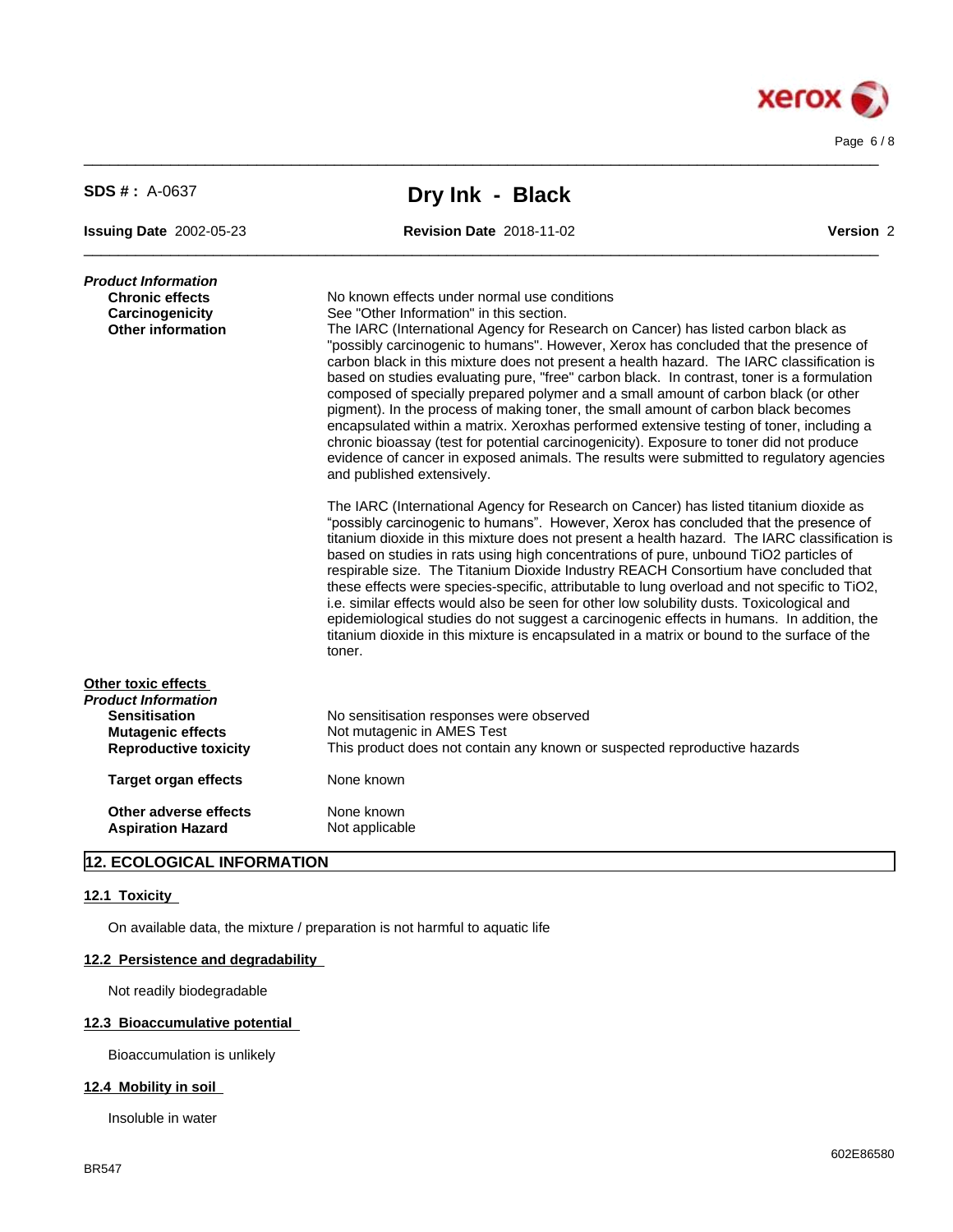

 $\_$  ,  $\_$  ,  $\_$  ,  $\_$  ,  $\_$  ,  $\_$  ,  $\_$  ,  $\_$  ,  $\_$  ,  $\_$  ,  $\_$  ,  $\_$  ,  $\_$  ,  $\_$  ,  $\_$  ,  $\_$  ,  $\_$  ,  $\_$  ,  $\_$  ,  $\_$  ,  $\_$  ,  $\_$  ,  $\_$  ,  $\_$  ,  $\_$  ,  $\_$  ,  $\_$  ,  $\_$  ,  $\_$  ,  $\_$  ,  $\_$  ,  $\_$  ,  $\_$  ,  $\_$  ,  $\_$  ,  $\_$  ,  $\_$  ,

 $\_$  ,  $\_$  ,  $\_$  ,  $\_$  ,  $\_$  ,  $\_$  ,  $\_$  ,  $\_$  ,  $\_$  ,  $\_$  ,  $\_$  ,  $\_$  ,  $\_$  ,  $\_$  ,  $\_$  ,  $\_$  ,  $\_$  ,  $\_$  ,  $\_$  ,  $\_$  ,  $\_$  ,  $\_$  ,  $\_$  ,  $\_$  ,  $\_$  ,  $\_$  ,  $\_$  ,  $\_$  ,  $\_$  ,  $\_$  ,  $\_$  ,  $\_$  ,  $\_$  ,  $\_$  ,  $\_$  ,  $\_$  ,  $\_$  , **Issuing Date** 2002-05-23 **Revision Date** 2018-11-02 **Version** 2

### **12.5 Results of PBT and vPvB assessment**

Not a PBT according to REACH Annex XIII

#### **12.6 Other adverse effects**

Presents little or no hazard to the environment

# **13. DISPOSAL CONSIDERATIONS**

### **13.1 Waste treatment methods**

| <b>Waste Disposal Method</b>  | Can be landfilled or incinerated, when in compliance with local regulations<br>If incineration is to be carried out, care must be exercised to prevent dust clouds forming. |
|-------------------------------|-----------------------------------------------------------------------------------------------------------------------------------------------------------------------------|
| <b>EWC Waste Disposal No.</b> | 08 03 18                                                                                                                                                                    |
| <b>Other information</b>      | Although toner is not an aquatic toxin, microplastics may be a physical hazard to aquatic life<br>and should not be allowed to enter drains, sewers, or waterways.          |

# **14. TRANSPORT INFORMATION**

#### **14.1 UN/ID No**

Not regulated

#### **14.2 Proper shipping name**

Not regulated

#### **14.3 Transport hazard class(es)**

Not classified

#### **14.4 Packing Group**

Not applicable

#### **14.5 Environmental hazards**

Presents little or no hazard to the environment

## **14.6 Special precautions for users**

No special precautions are needed in handling this material

#### **14.7 Transport in bulk according to MARPOL 73/78 and the IBC Code**

Not applicable